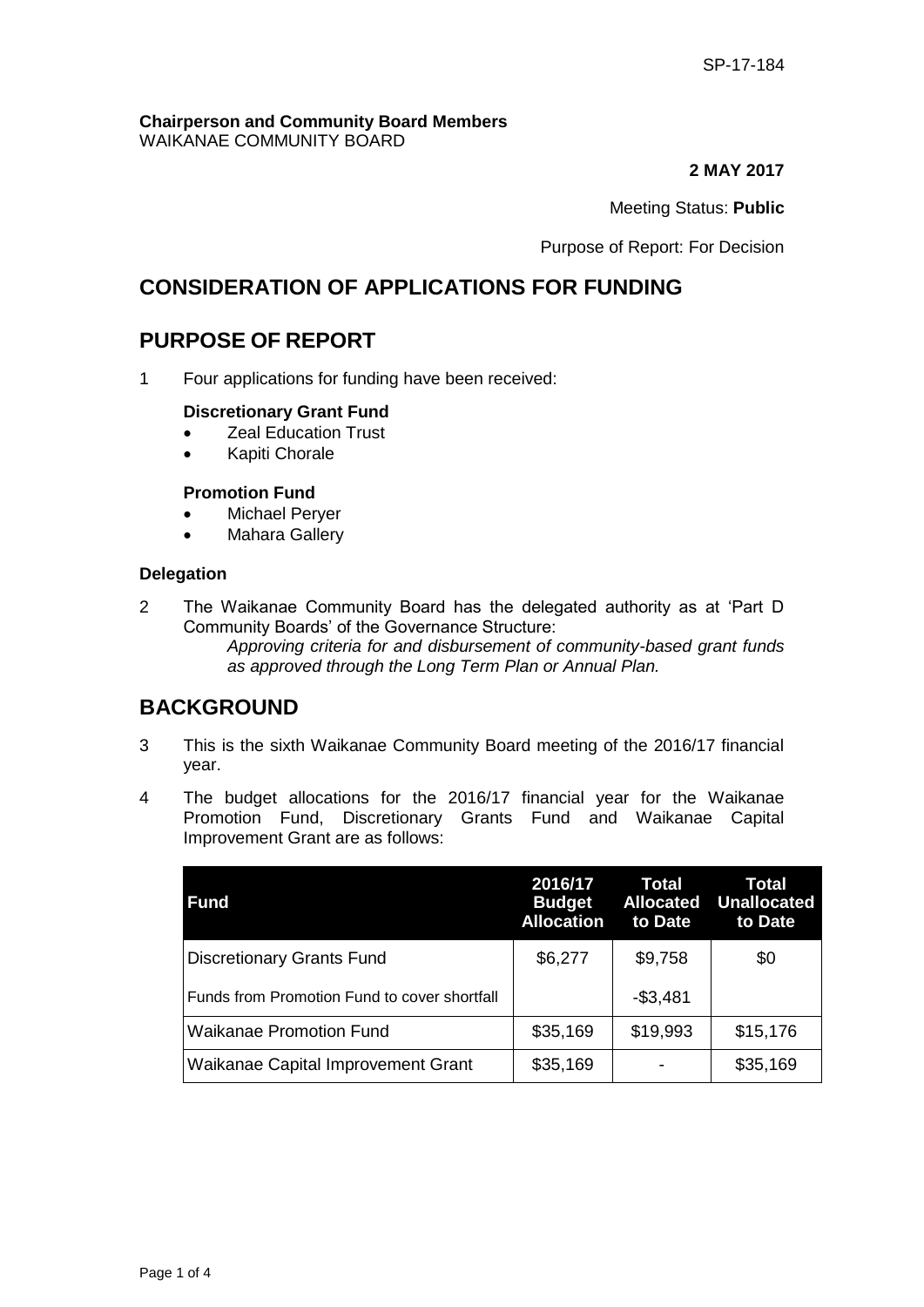5 An amount of approximately \$1.208 million is held in the Waikanae Capital Improvement Fund and this is expected to reduce to \$914,000 by the end of the financial year. The following table shows how the fund has been allocated:

| Amount<br>(\$000) | <b>Purpose of Grant</b>                         |
|-------------------|-------------------------------------------------|
| 1,197             | Balance at 30 June 2015 as per Annual Report    |
| 32                | Earnings during 2015/16                         |
| (21)              | Expenditure during 2015/16                      |
| 1,208             | Balance at 30 June 2016 as per Annual Report    |
| (254)             | Pledged to the Mahara Gallery Trust             |
| (43)              | Allocated for 'Welcome to Waikanae' sign        |
| 51                | Interest earnings budgeted for the 2016/17 year |
| (13)              | <b>Waikanae Bowling Club</b>                    |
| (35)              | Budgeted grants for 2016/17                     |
| 914               | <b>Forecast Balance as at 30 June 2017</b>      |

# **CONSIDERATIONS**

### **Issues**

- 6 Grants are allocated in accordance with the specified criteria (attached).
- 7 All applicants have been advised of the criteria and meeting date by email.

### **Zeal Education Trust**

8 Zeal Education Trust has applied for a discretionary grant of \$200 to help cover the resource consent for the Kāpiti Music Box project.

#### Kapiti Chorale Incorporated

9 Kapiti Chorale Incorporated has applied for a discretionary grant of \$355 to help cover printing and advertising costs for three concerts.

#### Michael Peryer

10 Michael Peryer has applied for a Promotion Fund grant of \$1,000 to help with the costs of an illustrator for this book.

#### Mahara Gallery

10.1 Mahara Gallery has applied for a Promotion Fund grant of \$4,058.60 to help with the costs of promotion and supporting acts attending the Matariki Exhibition.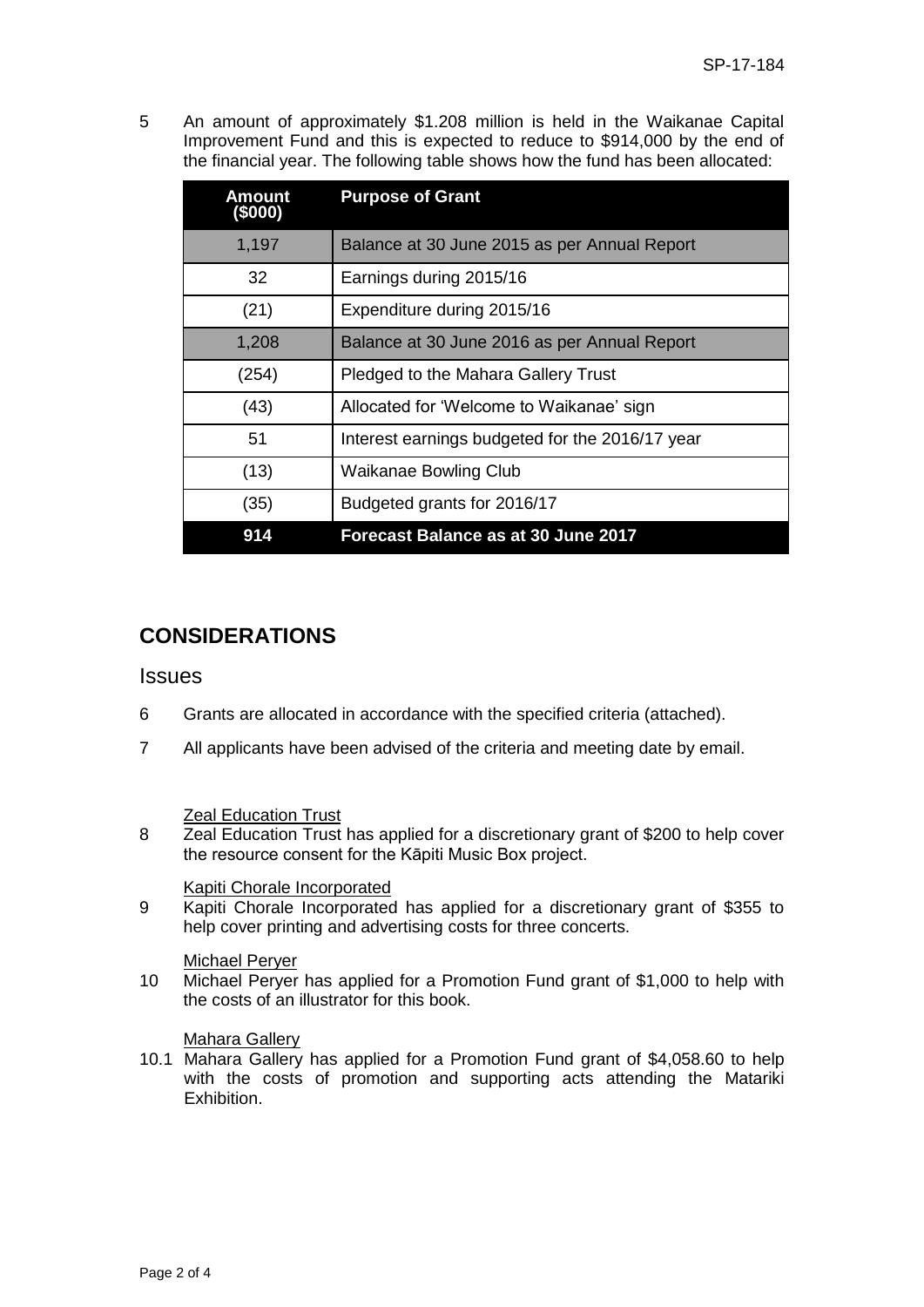11 Grants equating to \$5,613.60 have been presented for the Board's consideration and approval. As there are no funds left in the discretionary grants fund, Board Members would need to move over funds from the promotions fund.

| Fund                              | Total<br><b>Unallocated</b><br>to Date | <b>Total Grants</b><br><b>Requested</b> |
|-----------------------------------|----------------------------------------|-----------------------------------------|
| <b>Discretionary Grants Fund</b>  | \$0                                    | \$555                                   |
| <b>Waikanae Promotion Fund</b>    | \$15,176                               | \$5,058.60                              |
| Waikanae Capital Improvement Fund | \$35,169                               | \$0                                     |

#### *Historical Grants*

12 Attached to this report, as appendices, are tables showing all grants made in the 2016/17 and 2015/16 financial years.

## **SIGNIFICANCE OF ENGAGEMENT**

13 This matter has a low level of significance under the Council Policy.

### **RECOMMENDATIONS**

- 14 The Waikanae Community Board grants Zeal Education Trust a discretionary grant of \$............... to help cover the resource consent for the Kāpiti Music Box project.
- 15 The Waikanae Community Board grants Kapiti Chorale Incorporated a discretionary grant of \$............ to help to help cover printing and advertising costs for three concerts.
- 16 The Waikanae Community Board grants Michael Peryer a grant of \$........... from the promotion fund to help with the costs of an illustrator for his book.
- 17 The Waikanae Community Board grants Mahara Gallery a grant of \$.......... from the promotion fund to help to help with the costs of promotion and supporting acts attending the Matariki Exhibition.
- 18 The Waikanae Community Board agrees to transfer \$............ from the Waikanae Promotional Fund to the Discretionary Grants Fund to cover the shortfall.

#### **Report prepared by: Approved for submission by:**

**Samara Shaw Sarah Stevenson Executive Secretary Strategy & Planning**

**Group Manager Strategy & Planning**